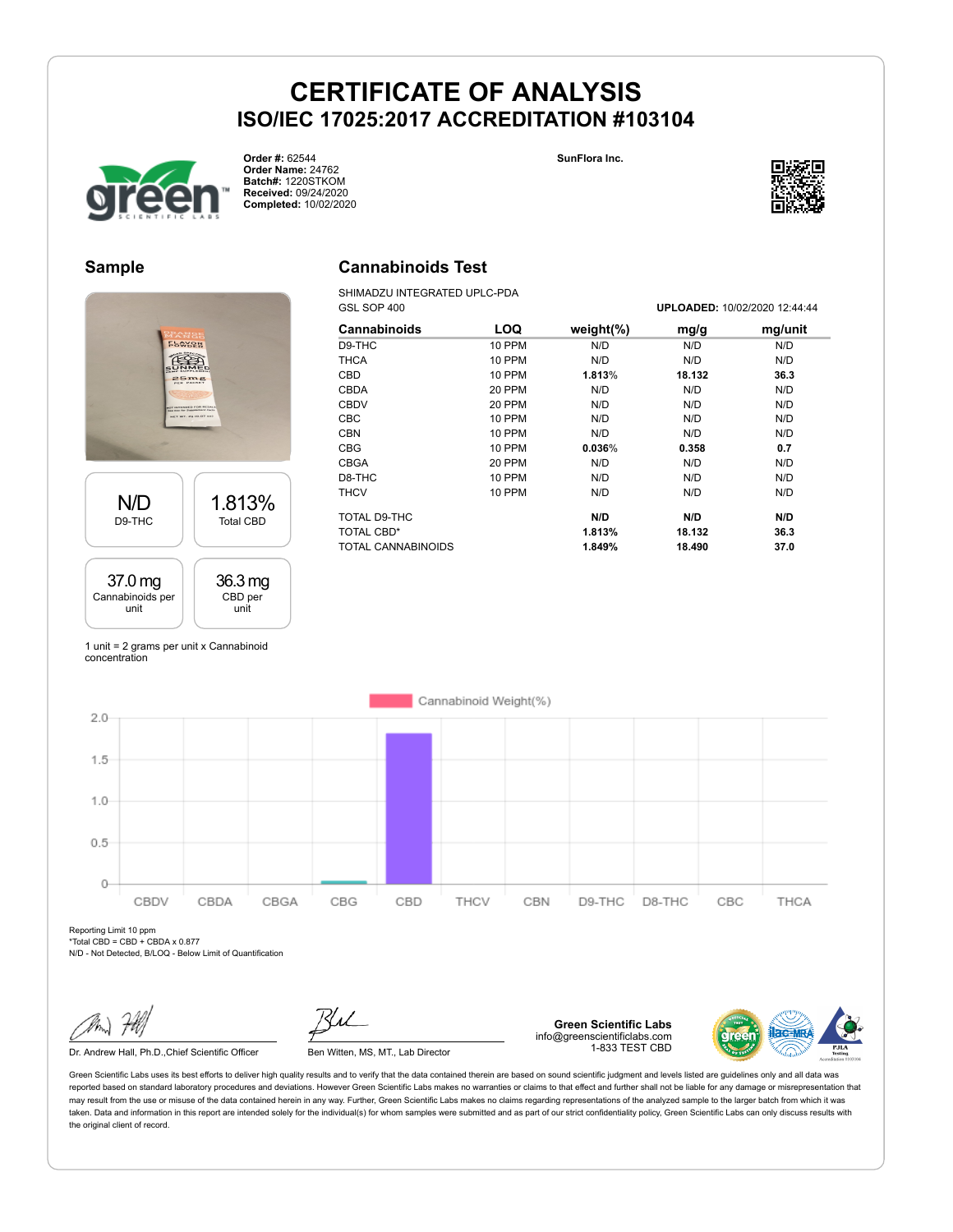**SunFlora Inc.**



**Order #:** 62544 **Order Name:** 24762 **Batch#:** 1220STKOM **Received:** 09/24/2020 **Completed:** 10/02/2020

### **PESTICIDE ANALYSIS:**

GSL SOP 401 **PREPARED:** 09/24/2020 17:30:14 **UPLOADED:** 09/25/2020 16:43:18

GCMS-MS - Shimadzu GCMS-TQ8040

**Pesticide Action Level (ppm) Results (ppm) LOQ (ppm) LOD (ppm)** CAPTAN 0.700 N/D 0.003 0.001 CHLORDANE 0.100 N/D 0.003 0.001 CHLORFENAPYR 0.100 N/D 0.003 0.001 COUMAPHOS 0.100 N/D 0.003 0.001

| Pesticide               | <b>Action Level Results LOQ LOD</b> |                   |       |       |
|-------------------------|-------------------------------------|-------------------|-------|-------|
|                         | (ppm)                               | (ppm) (ppm) (ppm) |       |       |
| CYFLUTHRIN              | 2.000                               | N/D               | 0.003 | 0.001 |
| <b>CYPERMETHRIN</b>     | 1.000                               | N/D               | 0.003 | 0.001 |
| PARATHION-METHYL        | 0.100                               | N/D               | 0.003 | 0.001 |
| PENTACHLORONITROBENZENE | 0.100                               | N/D               | 0.003 | 0.001 |
|                         |                                     |                   |       |       |

|  | LCMS-MS - Shimadzu LCMS-8060 |
|--|------------------------------|
|  |                              |

| <b>Pesticide</b>     | <b>Action Level</b> | <b>Results</b> | LOQ   | LOD   |
|----------------------|---------------------|----------------|-------|-------|
|                      | (ppm)               | (ppm)          | (ppm) | (ppm) |
| <b>ABAMECTIN B1A</b> | 0.100               | N/D            | 0.005 | 0.001 |
| <b>ACEPHATE</b>      | 0.100               | N/D            | 0.001 | 0.001 |
| <b>ACEQUINOCYL</b>   | 0.100               | N/D            | 0.001 | 0.001 |
| <b>ACETAMIPRID</b>   | 0.100               | N/D            | 0.005 | 0.001 |
| <b>ALDICARB</b>      | 0.100               | N/D            | 0.005 | 0.001 |
| <b>AZOXYSTROBIN</b>  | 0.100               | N/D            | 0.001 | 0.001 |
| <b>BIFENAZATE</b>    | 0.100               | N/D            | 0.005 | 0.001 |
| <b>BIFENTHRIN</b>    | 3.000               | N/D            | 0.005 | 0.001 |
| <b>BOSCALID</b>      | 0.100               | N/D            | 0.005 | 0.001 |
| CARBARYL             | 0.500               | N/D            | 0.003 | 0.001 |
| <b>CARBOFURAN</b>    | 0.100               | N/D            | 0.001 | 0.001 |
| CHLORANTRANILIPROLE  | 10.000              | N/D            | 0.005 | 0.005 |
| <b>CHLORPYRIFOS</b>  | 0.100               | N/D            | 0.001 | 0.001 |
| <b>CLOFENTEZINE</b>  | 0.100               | N/D            | 0.001 | 0.001 |
| <b>DAMINOZIDE</b>    | 0.100               | N/D            | 0.005 | 0.001 |
| <b>DIAZINON</b>      | 0.100               | N/D            | 0.001 | 0.001 |
| <b>DICHLORVOS</b>    | 0.100               | N/D            | 0.005 | 0.001 |
| <b>DIMETHOATE</b>    | 0.100               | N/D            | 0.001 | 0.001 |
| <b>DIMETHOMORPH</b>  | 2.000               | N/D            | 0.005 | 0.001 |
| <b>ETHOPROPHOS</b>   | 0.100               | N/D            | 0.001 | 0.001 |
| <b>ETOFENPROX</b>    | 0.100               | N/D            | 0.001 | 0.001 |
| <b>ETOXAZOLE</b>     | 0.100               | N/D            | 0.010 | 0.005 |
| <b>FENHEXAMID</b>    | 0.100               | N/D            | 0.005 | 0.001 |
| <b>FENOXYCARB</b>    | 0.100               | N/D            | 0.005 | 0.001 |
| <b>FENPYROXIMATE</b> | 0.100               | N/D            | 0.001 | 0.001 |
| <b>FIPRONIL</b>      | 0.100               | N/D            | 0.003 | 0.001 |
| <b>FLONICAMID</b>    | 0.100               | N/D            | 0.025 | 0.010 |
| <b>FLUDIOXONIL</b>   | 0.100               | N/D            | 0.003 | 0.001 |
| <b>HEXYTHIAZOX</b>   | 0.100               | N/D            | 0.005 | 0.001 |
| <b>IMAZALIL</b>      | 0.100               | N/D            | 0.005 | 0.001 |

| <b>Pesticide</b>       | <b>Action Level</b> | <b>Results</b> | LOQ   | LOD   |
|------------------------|---------------------|----------------|-------|-------|
|                        | (ppm)               | (ppm)          | (ppm) | (ppm) |
| <b>IMIDACLOPRID</b>    | 5.000               | N/D            | 0.005 | 0.001 |
| <b>KRESOXIM-METHYL</b> | 0.100               | N/D            | 0.010 | 0.005 |
| <b>MALATHION</b>       | 0.500               | N/D            | 0.005 | 0.001 |
| METALAXYL              | 2.000               | N/D            | 0.001 | 0.001 |
| <b>METHIOCARB</b>      | 0.100               | N/D            | 0.005 | 0.001 |
| <b>METHOMYL</b>        | 1.000               | N/D            | 0.001 | 0.001 |
| <b>MEVINPHOS</b>       | 0.100               | N/D            | 0.001 | 0.001 |
| <b>MYCLOBUTANIL</b>    | 0.100               | N/D            | 0.005 | 0.001 |
| <b>NALED</b>           | 0.100               | N/D            | 0.005 | 0.001 |
| OXAMYL                 | 0.500               | N/D            | 0.001 | 0.001 |
| <b>PACLOBUTRAZOL</b>   | 0.100               | N/D            | 0.005 | 0.001 |
| <b>PERMETHRINS</b>     | 0.500               | N/D            | 0.005 | 0.001 |
| <b>PHOSMET</b>         | 0.100               | N/D            | 0.005 | 0.001 |
| PIPERONYL              | 3.000               | N/D            | 0.001 |       |
| <b>BUTOXIDE</b>        |                     |                |       | 0.001 |
| <b>PRALLETHRIN</b>     | 0.100               | N/D            | 0.005 | 0.005 |
| <b>PROPICONAZOLE</b>   | 0.100               | N/D            | 0.010 | 0.005 |
| <b>PROPOXUR</b>        | 0.100               | N/D            | 0.001 | 0.001 |
| <b>PYRETHRINS</b>      | 0.500               | N/D            | 0.005 | 0.005 |
| (PYRETHRIN I)          |                     |                |       |       |
| <b>PYRIDABEN</b>       | 0.100               | N/D            | 0.005 | 0.001 |
| <b>SPINETORAM</b>      | 0.100               | N/D            | 0.001 | 0.001 |
| SPINOSAD               | 0.100               | N/D            | 0.001 | 0.001 |
| <b>SPIROMESIFEN</b>    | 0.100               | N/D            | 0.005 | 0.001 |
| <b>SPIROTETRAMAT</b>   | 0.100               | N/D            | 0.001 | 0.001 |
| SPIROXAMINE            | 0.100               | N/D            | 0.001 | 0.001 |
| <b>TEBUCONAZOLE</b>    | 0.100               | N/D            | 0.005 | 0.001 |
| <b>THIACLOPRID</b>     | 0.100               | N/D            | 0.001 | 0.001 |
| <b>THIAMETHOXAM</b>    | 5.000               | N/D            | 0.001 | 0.001 |
| <b>TRIFLOXYSTROBIN</b> | 0.100               | N/D            | 0.001 | 0.001 |

N/D = Not Detected, A/LOQ = Above LOQ Level, B/LOQ = Below LOQ Level, B/LOD = Below LOD Level

Dr. Andrew Hall, Ph.D., Chief Scientific Officer Ben Witten, MS, MT., Lab Director

**Green Scientific Labs** info@greenscientificlabs.com 1-833 TEST CBD

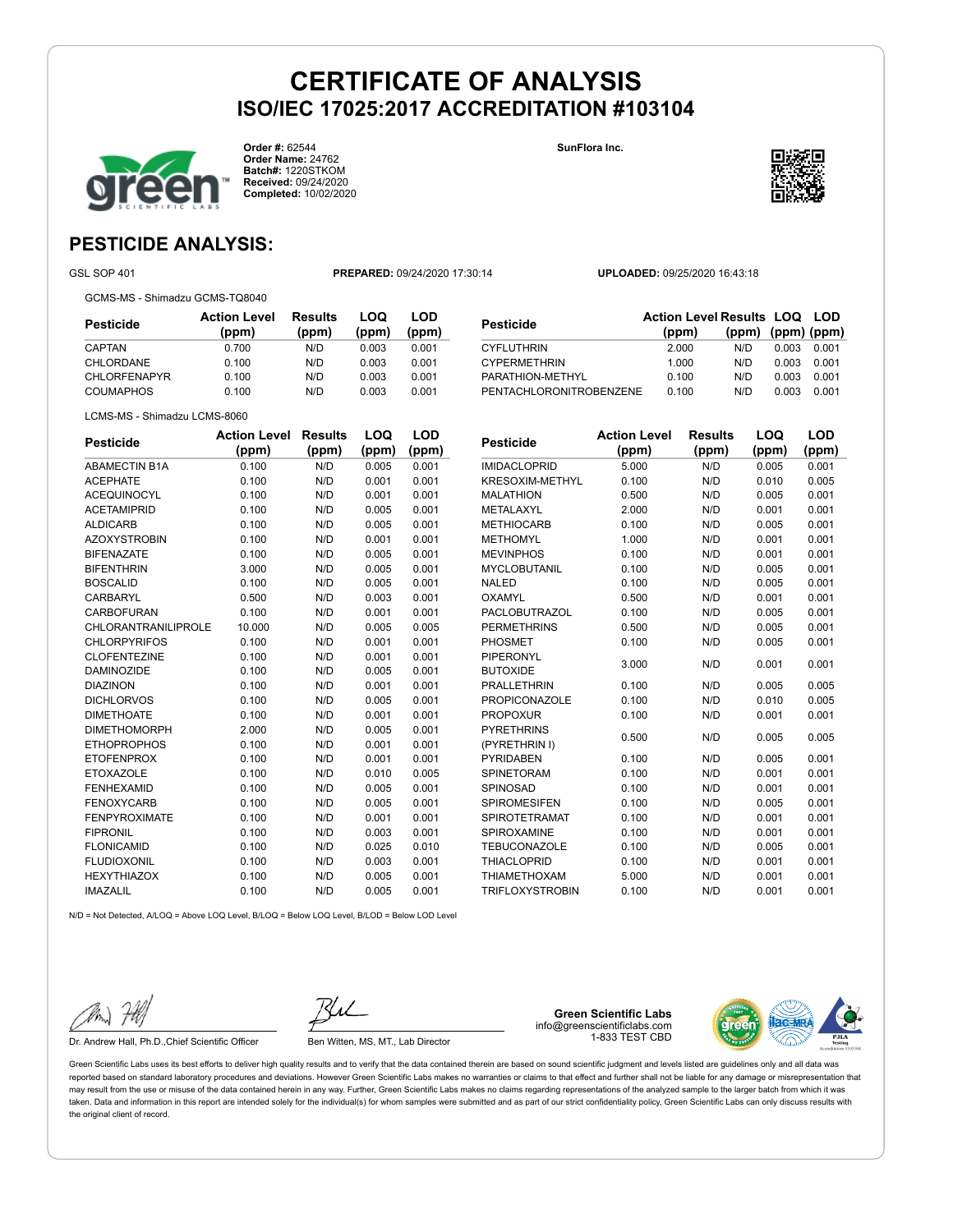**SunFlora Inc.**



**Order #:** 62544 **Order Name:** 24762 **Batch#:** 1220STKOM **Received:** 09/24/2020 **Completed:** 10/02/2020



#### **RESIDUAL SOLVENTS:**

Headspace GCMS - Shimadzu GCMS QP2020 with HS20

GSL SOP 405 **Prepared:** 09/24/2020 15:34:01 **Uploaded:** 09/25/2020 16:02:57

| <b>Residual Solvent</b>  | <b>Action Level (ppm)</b> | Results (ppm) | $LOQ$ (ppm) | LOD (ppm) |
|--------------------------|---------------------------|---------------|-------------|-----------|
| 1,1-DICHLOROETHENE       | 8                         | N/D           | 0.63        | 0.63      |
| 1,2- DICHLOROETHANE      | $\overline{2}$            | N/D           | 0.12        | 0.02      |
| <b>ACETONE</b>           | 5,000                     | N/D           | 140         | 20        |
| <b>ACETONITRILE</b>      | 410                       | N/D           | 25          | 1         |
| <b>BENZENE</b>           |                           | N/D           |             | 0.5       |
| <b>BUTANE</b>            | 5,000                     | N/D           | 50          | 10        |
| <b>CHLOROFORM</b>        |                           | N/D           |             | 0.5       |
| CIS 1,2-DICHLOROETHENE   | 5                         | N/D           | 0.73        | 0.18      |
| <b>ETHANOL</b>           | 5,000                     | N/D           | 140         | 20        |
| ETHYL ACETATE            | 5,000                     | <b>B/LOQ</b>  | 140         | 20        |
| <b>ETHYL ETHER</b>       | 5,000                     | N/D           | 140         | 20        |
| ETHYLENE OXIDE           |                           | N/D           | $\Omega$    | 0         |
| <b>ISOPROPYL ALCOHOL</b> | 5,000                     | N/D           | 140         | 20        |
| <b>METHANOL</b>          | 3,000                     | N/D           | 100         | 20        |
| METHYLENE CHLORIDE       | 125                       | N/D           | 0.15        | 0.15      |
| N-HEPTANE                | 5,000                     | N/D           | 140         | 20        |
| N-HEXANE                 | 290                       | N/D           | 18          | 10        |
| <b>PENTANE</b>           | 5,000                     | N/D           | 140         | 20        |
| <b>PROPANE</b>           | 5,000                     | N/D           | 20          |           |
| <b>TOLUENE</b>           | 890                       | N/D           | 53          |           |
| TRANS 1,2-DICHLOROETHENE | 5                         | N/D           | 0.73        | 0.18      |
| <b>TRICHLOROETHENE</b>   |                           | N/D           |             | 0.5       |
| <b>XYLENES</b>           | 150                       | N/D           | 130         | 20        |

Dr. Andrew Hall, Ph.D., Chief Scientific Officer Ben Witten, MS, MT., Lab Director

**Green Scientific Labs** info@greenscientificlabs.com 1-833 TEST CBD

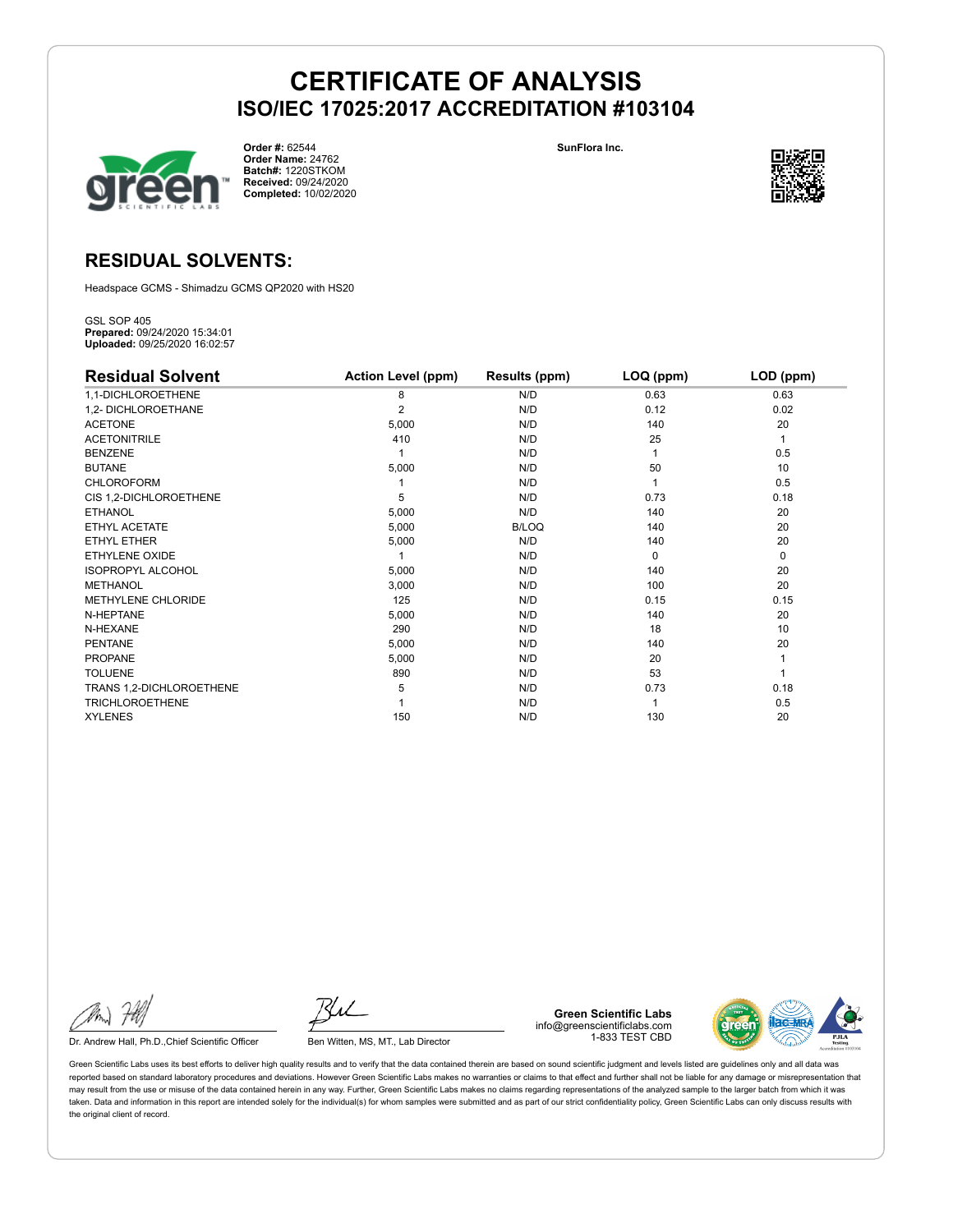

**Order #:** 62544 **Order Name:** 24762 **Batch#:** 1220STKOM **Received:** 09/24/2020 **Completed:** 10/02/2020 **SunFlora Inc.**

**Microbial Analysis** GSL SOP 406 **Uploaded:** 12/04/2020 08:35:31



**Microbial Analysis:**

fa PCR - Agilent AriaMX

### **MICROBIAL ANALYSIS:**

PCR - Agilent AriaMX

| Test                      | <b>SOP</b> | <b>Test Method</b> | Device Used       | <b>LOD</b>                          | Allowable<br>Criteria         | <b>Actual Result Pass/Fail</b> |             |
|---------------------------|------------|--------------------|-------------------|-------------------------------------|-------------------------------|--------------------------------|-------------|
| ASPERGILLUS FUMIGATUS***  | 406.01     | USP 61/62+         | <b>ARIAMX PCR</b> | 1 CFU/G**                           | DETECT/NOT<br><b>DETECTED</b> | <b>NOT DETECTED</b>            | <b>PASS</b> |
| ASPERGILLUS TERREUS***    | 406.01     | USP 61/62+         | <b>ARIAMX PCR</b> | 1 CFU/G**                           | DETECT/NOT<br><b>DETECTED</b> | NOT DETECTED                   | <b>PASS</b> |
| ASPERGILLUS FLAVUS***     | 406.01     | USP 61/62+         | <b>ARIAMX PCR</b> | 1 CFU/G**                           | DETECT/NOT<br><b>DETECTED</b> | <b>NOT DETECTED</b>            | <b>PASS</b> |
| ASPERGILLUS NIGER***      | 406.01     | USP 61/62+         | <b>ARIAMX PCR</b> | 1 CFU/G**                           | DETECT/NOT<br><b>DETECTED</b> | NOT DETECTED                   | <b>PASS</b> |
| STEC E. COLI*             | 406.01     | USP 61/62+         | <b>ARIAMX PCR</b> | 1 CFU/G**                           | DETECT/NOT<br><b>DETECTED</b> | <b>NOT DETECTED</b>            | <b>PASS</b> |
| SALMONELLA*               | 406.01     | USP 61/62+         | <b>ARIAMX PCR</b> | 1 CFU/G**                           | DETECT/NOT<br><b>DETECTED</b> | <b>NOT DETECTED</b>            | <b>PASS</b> |
| TOTAL YEAST AND MOLD      | 406.01     | USP 61/62+         | <b>ARIAMX PCR</b> | CFU/G BY<br><b>SAMPLE</b><br>TYPE** | 1.000 CFU/G                   | NOT DETECTED                   | <b>PASS</b> |
| AEROBIC BACTERIA COUNT    | 406.01     | USP 61/62+         | <b>ARIAMX PCR</b> | CFU/G BY<br>SAMPLE<br>TYPE**        | 10,000 CFU/G                  | NOT DETECTED                   | <b>PASS</b> |
| <b>ENTEROBACTERIACEAE</b> | 406.01     | USP 61/62+         | <b>ARIAMX PCR</b> | CFU/G BY<br><b>SAMPLE</b><br>TYPE** | <b>100 CFU/G</b>              | NOT DETECTED                   | <b>PASS</b> |
| <b>COLIFORM</b>           | 406.01     | USP 61/62+         | <b>ARIAMX PCR</b> | CFU/G BY<br><b>SAMPLE</b><br>TYPE** | <b>100 CFU/G</b>              | NOT DETECTED                   | <b>PASS</b> |

† USP 61 (enumeration of bacteria TAC, TYM, and ENT/Coliform), USP 62 (identifying specific species E.coli Aspergillus etc)

\* STEC and Salmonella run as Multiplex

\*\* CFU/g Calculation based on MIP/Extract matrix

\*\*\* Flavus = 2 Copies of DNA / Fumigatis = 2 Copies of DNA Niger = 20 Copies of DNA / Terrus = 10 copies of DNA

Dr. Andrew Hall, Ph.D., Chief Scientific Officer Ben Witten, MS, MT., Lab Director

**Green Scientific Labs** info@greenscientificlabs.com 1-833 TEST CBD